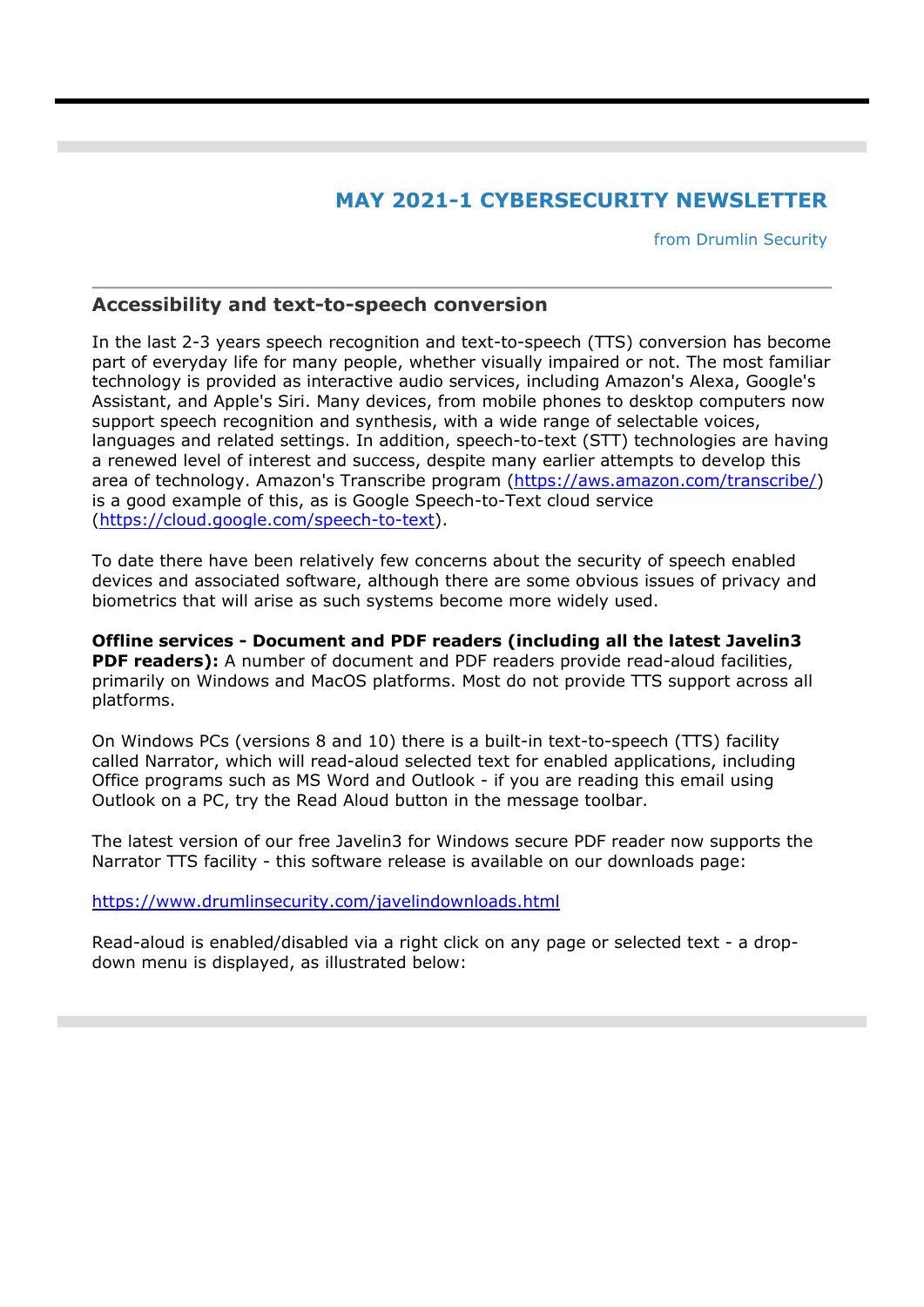## Epidemiology of skin disorders 皮肤病的流行病学

|                                                        |                                                 | It has been estimated that up to 25 percent of the |  | Geograph      |
|--------------------------------------------------------|-------------------------------------------------|----------------------------------------------------|--|---------------|
|                                                        | Copy                                            | untries may have a skin prob-                      |  | dispose to    |
|                                                        | <b>Read Selected Text</b>                       | y of these people do not seek                      |  | sweating      |
|                                                        | <b>Read Page</b>                                | ce. Of those who do, eczema,                       |  | heat); exp    |
|                                                        | <b>Highlight Selected Text</b>                  | ins, fungal infections, and acne                   |  | regions of    |
|                                                        | Delete Highlight                                | lirds of cases. <sup>i, ii</sup>                   |  | individual    |
|                                                        | Delete Arrow                                    | nd incidence of skin diseases                      |  | Racial fac    |
|                                                        | <b>Add Annotation</b>                           | actors:                                            |  | reactions     |
|                                                        | <b>Add Bookmark</b>                             | factors – most infectious dis-                     |  | dark-skint    |
|                                                        | <b>Draw Arrows</b>                              | jous diseases of the skin, are                     |  | among bl      |
| common in underdeveloped countries<br>now              |                                                 |                                                    |  | on dark sl    |
|                                                        | than in developed countries. On the other hand, |                                                    |  | lar in all ra |
| industrialization has brought about an increase in the |                                                 |                                                    |  | Age and c     |

Selected text mode is recommended for PDF files, thereby ensuring only the text highlighted is read-aloud in the sequence that makes sense to the end user. Similar facilities are available on MacOS systems, via the "Dictation and Speech" option. This has been enabled in Javelin3 for MacOS for some time. And read-aloud functionality is now available in the latest update to our Javelin3 for Android reader - for example when the text selector/highlighter is used the pop-up now displays a new option, Read Selected Text:

| <b>Process selected text</b> |    |  |
|------------------------------|----|--|
| Highlight text               |    |  |
| Underline                    |    |  |
| <b>StrikeOut</b>             |    |  |
| Read Selected Text           |    |  |
| Cancel                       | 0K |  |
|                              |    |  |
|                              |    |  |

**Online services - web browsers:** Familiar to many will be the read-aloud facilities provided in several web browsers, for example using the free Chrome read-aloud extension. The text on the web page or selected block is displayed in large format in a new window and read-aloud acts on the text block-by-block, as illustrated below: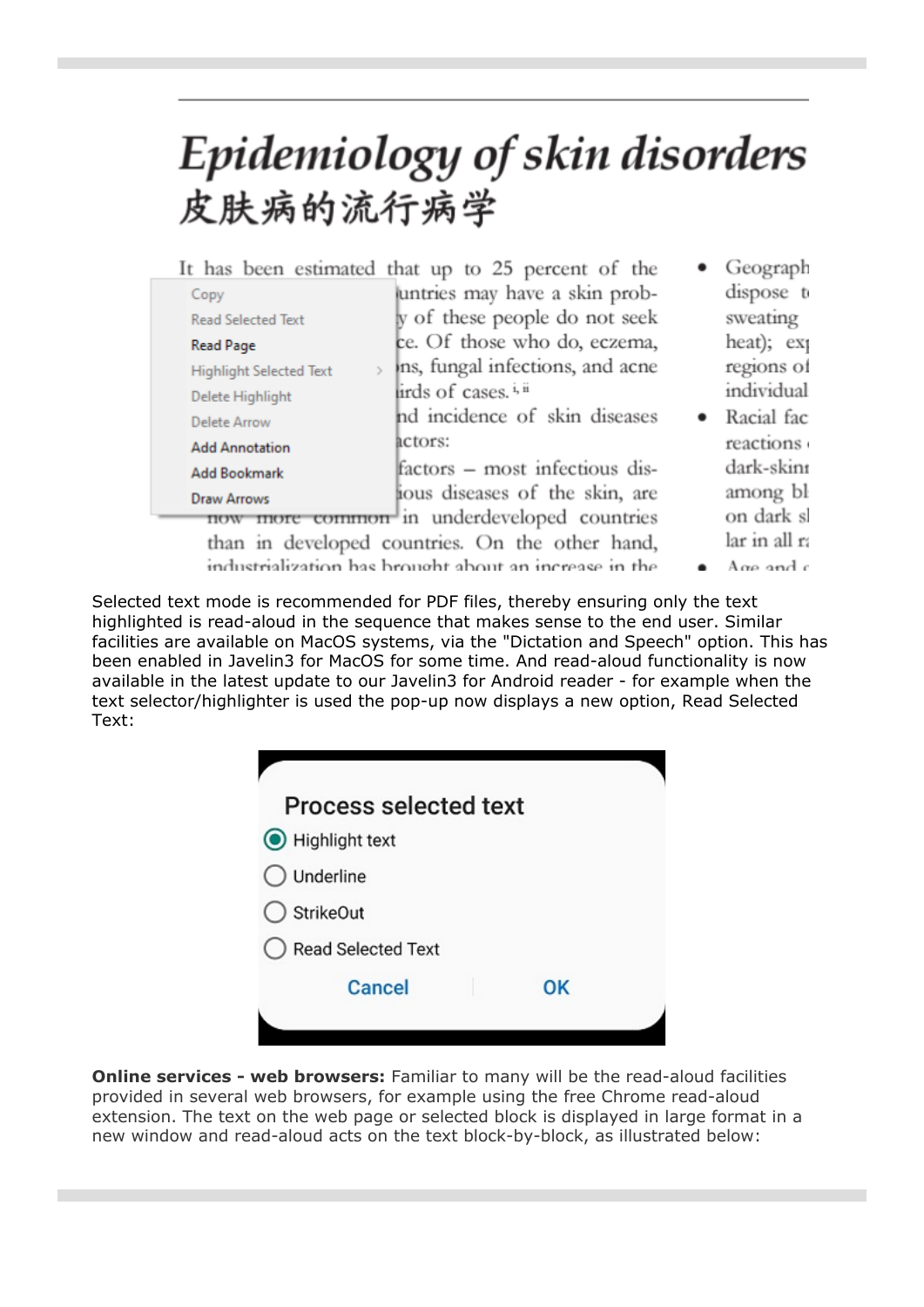

Other web browsers, including Microsoft Edge, Firefox and Safari, provide similar functionality, in some cases as part of the standard browser rather than requiring an add-in. This kind of facility can be enabled for our webdoxx.com web services that provide online secure PDF distribution.

## **New Releases**

**Javelin3 for Android** has a new release (for most users updating will be automatic). The app now always operates in Disable Screen Capture mode for secured PDFs, i.e. irrespective of the capture settings for secured PDFs (drmz files). Standard PDF viewing is unaffected. In addition, Text-to-Speech support has been added, selectable on a pageby-page basis via the three-dot icon on the toolbar when a document is viewed, or for selected text when the text selector/highlighter icon is used as illustrated above.

**Javelin3 for Windows** also has new updates, notably for the Text-to-speech conversion support described above. Advice of the update is automatically provided to recent users and the update can be manually installed for all Javelin3 end users by going to: